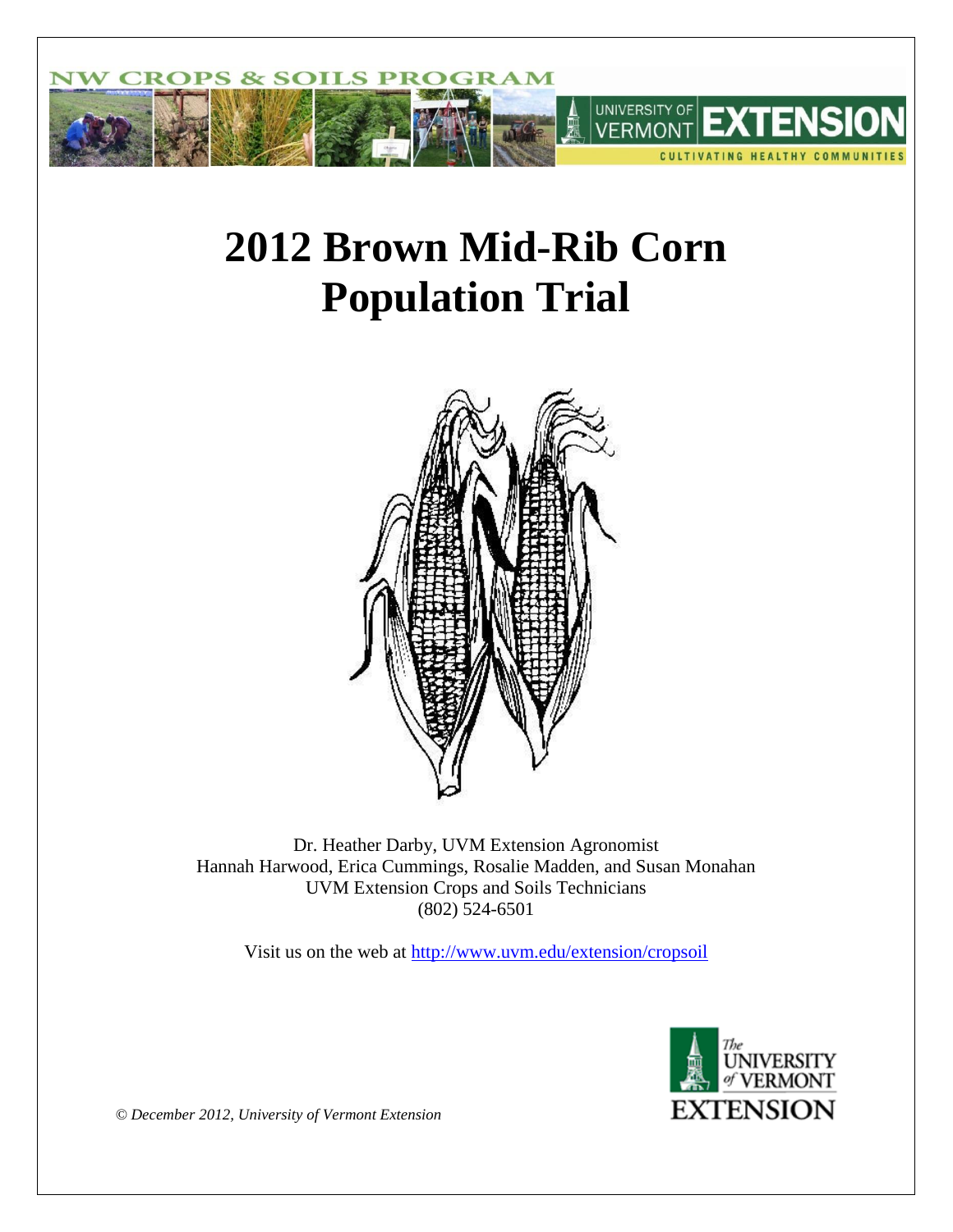#### **2012 Brown Mid-Rib Corn Population Trial Heather Darby, University of Vermont Extension [heather.darby\[at\]uvm.edu](mailto:Heather.Darby@uvm.edu?subject=2012%20BMR%20Seeding%20Rate%20Trial)**

Brown mid-rib (BMR) corn hybrids are of interest to many growers in the Northeast who would like to maximize milk production on homegrown forage. BMR corn has a naturally-occurring genetic mutation that leads to less lignin in the stalk and makes corn stover more digestible. Corn yields can be highly dependent on population, and it is generally recommended to plant BMR corn at lower populations than conventional silage corn. BMR corn has always been considered to be more prone to lodging due to its lower lignin content, and lower populations allow for less stress on each individual plant. However, optimal populations for the Northeast have yet to be developed. With this in mind, the University of Vermont Extension Northwest Crops & Soils Program conducted a field experiment in 2012 designed to evaluate the yield and quality performance of a BMR corn hybrid at three different populations. The data presented are only representative of one year, but this information can be combined with other research to aid in making agronomic decisions for BMR corn in the Northeast.

## **MATERIALS AND METHODS**

A trial was conducted at Borderview Farm in Alburgh, Vermont in 2012 in order to evaluate yield and quality of BMR corn grown at 3 plant densities. The soil was a Benson rocky silt loam, and the area was previously planted with silage corn. The experimental design was a randomized block of 10'x150' plots, with 30" spacing between rows and three replications. Treatments were three populations (32,000; 36,000; and 40,000 plants per acre). The seedbed was prepared with spring disking and harrowing and finished with a spike-toothed harrow. The corn was planted on 18-May with a John Deere 1750 four-row corn planter. All corn was planted at 45,000 seeds per acre and plots were thinned by hand on 18-Jun to reach population targets. The variety was Pioneer 'P1376XR,' which has a relative maturity of 113 days and the following traits: Herculex XTRA® (HXX), which combines Herculex I and Herculex RW traits to provide season-long control of insects; Glufosinate-ammonium (LibertyLink®) herbicide tolerance; Roundup Ready glyphosate (Roundup®, Touchdown®) herbicide tolerance.

| Location                     | Borderview Farm - Alburgh, VT                |  |  |  |  |  |  |
|------------------------------|----------------------------------------------|--|--|--|--|--|--|
| Soil type                    | Rocky Benson silt loam                       |  |  |  |  |  |  |
| Previous crop                | Silage corn                                  |  |  |  |  |  |  |
| <b>Tillage operations</b>    | Spring disk, harrow, spike-toothed harrow    |  |  |  |  |  |  |
| Plot size (ft.)              | $10 \times 150$                              |  |  |  |  |  |  |
| <b>Replicates</b>            | ≺                                            |  |  |  |  |  |  |
| <b>Variety</b>               | Pioneer P1376XR                              |  |  |  |  |  |  |
| <b>Population treatments</b> | 32,000; 36,000; and 40,000 plants $ac^{-1}$  |  |  |  |  |  |  |
| Row width (in.)              | 30                                           |  |  |  |  |  |  |
| <b>Planting date</b>         | $18$ -May                                    |  |  |  |  |  |  |
| <b>Starter fertilizer</b>    | 200 lbs $ac^{-1}$ of 10-20-20                |  |  |  |  |  |  |
| <b>Additional fertilizer</b> | 200 lbs $ac^{-1}$ of 46-0-0                  |  |  |  |  |  |  |
| <b>Herbicide</b>             | Lumax <sup>®</sup> , 3 pt $ac^{-1}$ ; 31-May |  |  |  |  |  |  |
| <b>Harvest dates</b>         | 5- $Oct$                                     |  |  |  |  |  |  |

|  |  | Table 1. Agronomic practices for the 2012 BMR corn population trial at Borderview Farm. |  |
|--|--|-----------------------------------------------------------------------------------------|--|
|  |  |                                                                                         |  |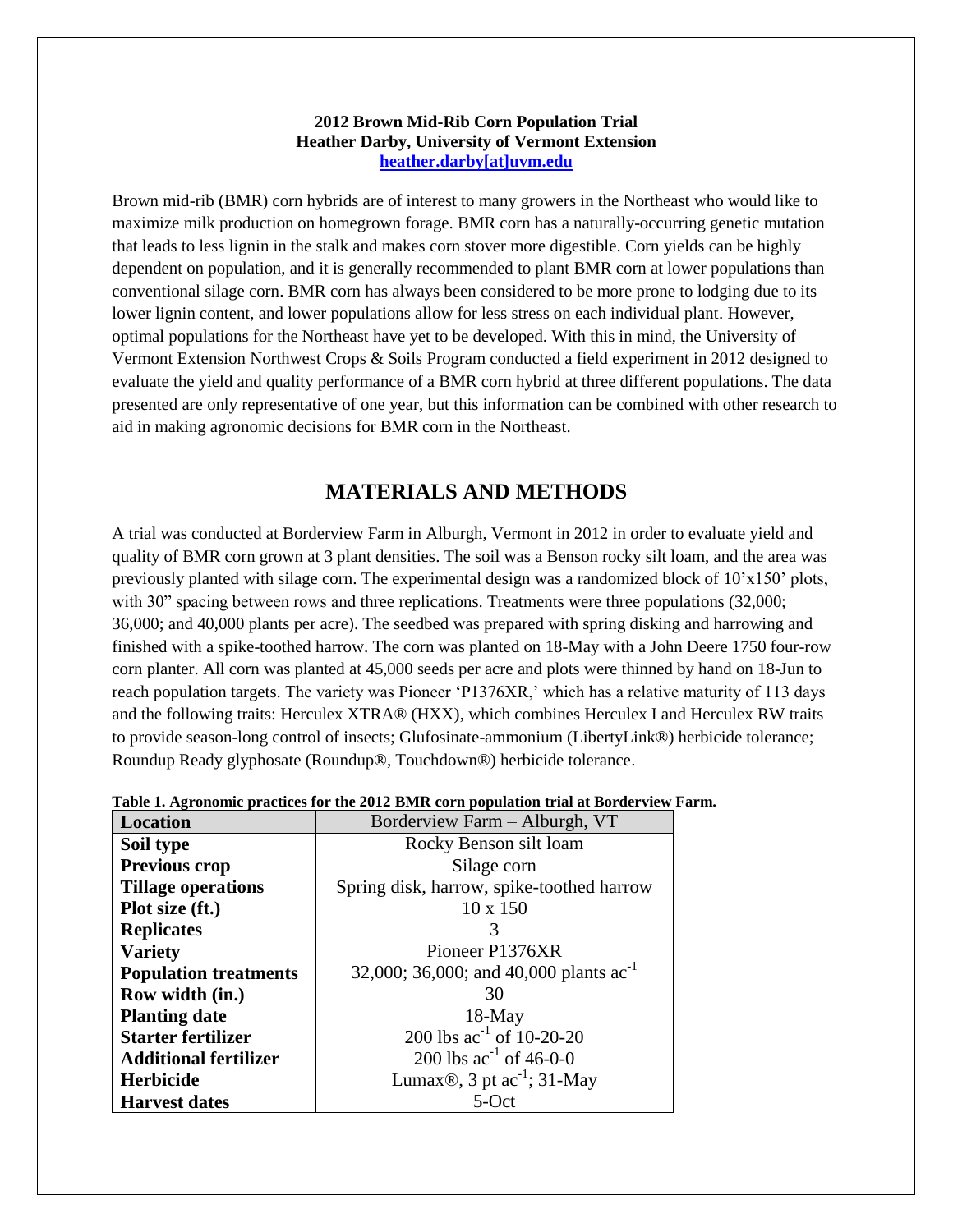A 10-20-20 starter fertilizer was applied at 200 lbs per acre at the time of planting. On 31-May, 3 pints per acre of the selective herbicide Lumax® (S-Metolachlor, atrazine, and mesotrione) was applied to control weeds. Urea fertilizer (46-0-0) was applied as a sidedress at 200 lbs per acre, or 92 lbs of actual N per acre on 23-Jun. Corn was harvested on 5-Oct with a John Deere two-row chopper, and whole-plant silage was collected and weighed in a forage wagon. Chopped silage was then dried and ground with a Wiley laboratory mill. A subsample was retained for analysis.

Silage quality was analyzed using wet chemistry at Cumberland Valley Analytical Services in Hagerstown, MD. Plot samples were analyzed for crude protein (CP), starch, acid detergent fiber (ADF), and neutral detergent fiber (NDF). Mixtures of true proteins, composed of amino acids, and nonprotein nitrogen make up the CP content of forages. The CP content of forages is determined by measuring the amount of nitrogen and multiplying by 6.25. The bulky characteristics of forage come from fiber. Forage feeding values are negatively associated with fiber since the less digestible portions of plants are contained in the fiber fraction. The detergent fiber analysis system separates forages into two parts: cell contents, which include sugars, starches, proteins, nonprotein nitrogen, fats and other highly digestible compounds; and the less digestible components found in the fiber fraction. The total fiber content of forage is contained in the neutral detergent fiber (NDF). Chemically, this fraction includes cellulose, hemicellulose, and lignin. Because of these chemical components and their association with the bulkiness of feeds, NDF is closely related to feed intake and rumen fill in cows. Recently, forage testing laboratories have begun to evaluate forages for NDF digestibility (dNDF). Evaluation of forages and other feedstuffs for dNDF is being conducted to aid prediction of feed energy content and animal performance. Research has demonstrated that lactating dairy cows will eat more dry matter and produce more milk when fed forages with optimum dNDF. Forages with increased dNDF will result in higher energy values, and perhaps more importantly, increased forage intakes. Forage dNDF can range from 20– 80%, and is typically higher in BMR corn than conventional silage corn.

Net energy for lactation  $(NE_L)$  is calculated based on concentrations of NDF and ADF.  $NE_L$  can be used as a tool to determine the quality of a ration, but should not be considered the sole indicator of the quality of a feed, as NE<sup>L</sup> is affected by the quantity of a cow's dry matter intake, the speed at which her ration is consumed, the contents of the ration, feeding practices, the level of her production, and many other factors. Most labs calculate  $NE<sub>L</sub>$  at an intake of three times maintenance. Starch can also have an effect on NEL, where the greater the starch content, the higher the NE<sup>L</sup> (measured in Mcal per pound of silage), up to a certain point. High grain corn silage can have average starch values exceeding 40%, although levels greater than 30% are not considered to affect energy content, and might in fact have a negative impact on digestion. Starch levels vary from field to field, depending on growing conditions and variety. Non-fiber carbohydrate (NFC) and nonstructural carbohydrate (NSC) are also totaled and reported. NFC is comprised of starch, simple sugars, and soluble fiber, and is digested more quickly and efficiently than fiber. NFC provides energy for rumen microbes, once it is fermented by volatile fatty acids. NFC and NSC are sometimes referred to almost interchangeably, but pectin levels are included in NFC and omitted from NSC. In addition, NFC is calculated by difference  $[100 - (\% \text{ NDF} + \% \text{ crude protein} + \% \text{ fat} + \% \text{ m})]$ ash)], whereas NSC is determined through enzymatic methods. NSC should be in the 30-40% range, on a dry matter basis. NFC is generally between 35-40% in a high milk production ration, though levels as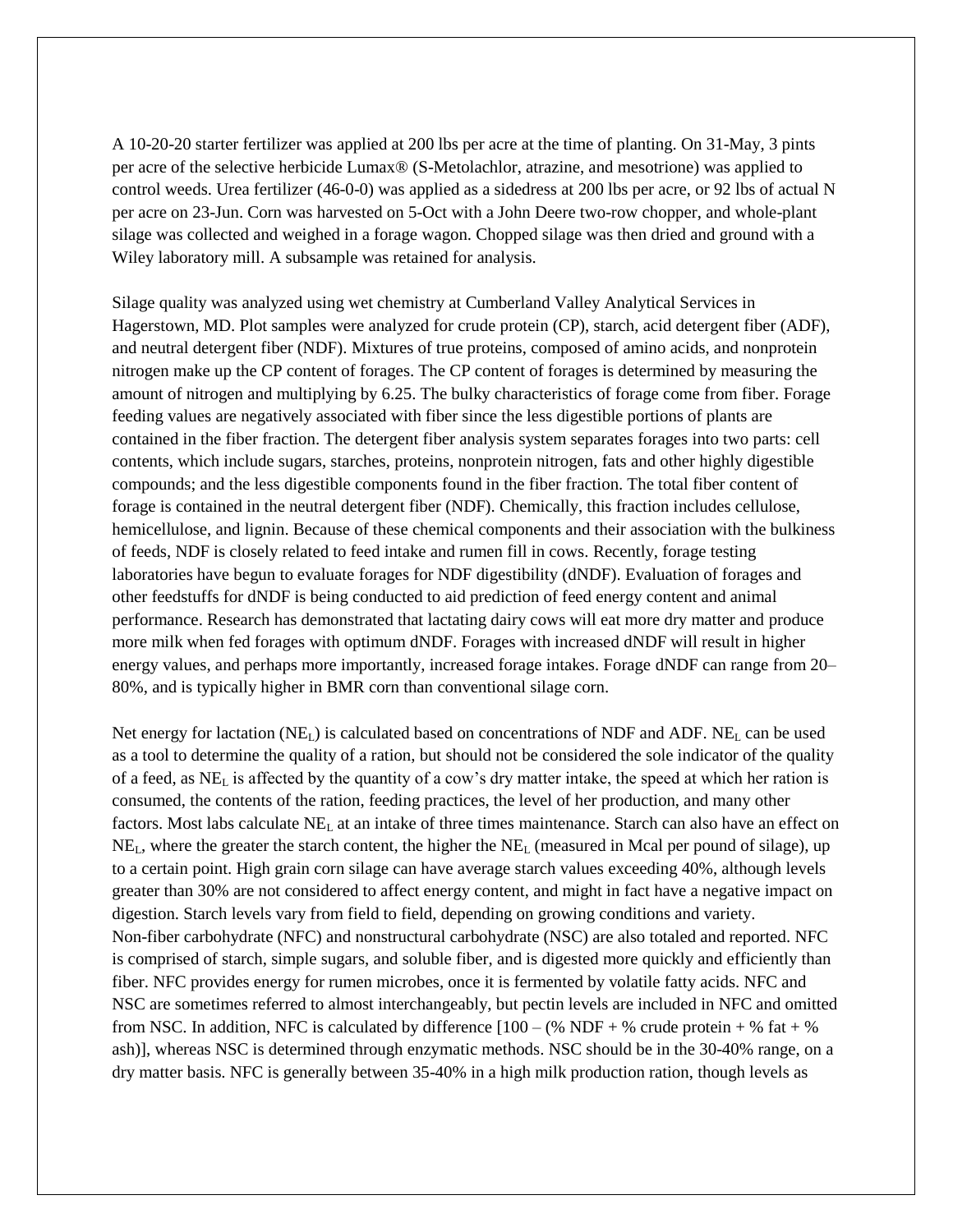high as 42% are acceptable, due to the variability of particle size, frequency of feeding, dry matter intake, and other factors.

The silage performance indices of milk per acre and milk per ton were calculated using a model derived from the spreadsheet entitled, "MILK2000" developed by researchers at the University of Wisconsin. Milk per ton measures the pounds of milk that could be produced from a ton of silage, on a dry matter basis. This value is generated by approximating a balanced ration meeting animal energy, protein, and fiber needs based on silage quality. The value is based on a standard cow weight and level of milk production. Milk per acre is calculated by multiplying the milk per ton value by silage dry matter yield. Therefore milk per ton is an overall indicator of forage quality and milk per acre an indicator of forage yield and quality. Milk per ton and milk per acre calculations provide relative rankings of forage samples, but should not be considered as predictive of actual milk responses in specific situations for the following reasons:

- 1) Equations and calculations are simplified to reduce inputs for ease of use,
- 2) Farm-to-farm differences exist,
- 3) Genetic, dietary, and environmental differences affecting feed utilization are not considered.

Variations in yield and quality can occur because of variations in genetics, soil, weather, and other growing conditions. Statistical analysis makes it possible to determine whether a difference among treatments is real or whether it might have occurred due to other variations in the field. All data was analyzed using a mixed model analysis where replicates were considered random effects. At the bottom of each table a LSD value is presented for each variable (e.g. yield). Least Significant Differences (LSDs) at the 10% level (0.10) of probability are shown. Where the difference between two treatments within a column is equal to or greater than the LSD value at the bottom of the column, you can be sure in 9 out of 10 chances that there is a real difference between the two values. Treatments that were not significantly lower in performance than the highest value in a particular column are indicated with an asterisk.

In the example below, hybrid A is significantly different from hybrid C but not from hybrid B. The difference between A and B is equal to 1.5, which is less than the LSD value of 2.0. This means that these two hybrids did not differ in yield. The difference between A and C is equal to 3.0, which is greater than the LSD value of 2.0. This means that the yields of these two hybrids were significantly different from one another.

| Hybrid    | Yield  |
|-----------|--------|
| A         | $9.0*$ |
| B         | $7.5*$ |
| C         | 6.0    |
| LSD(0.10) | 2.0    |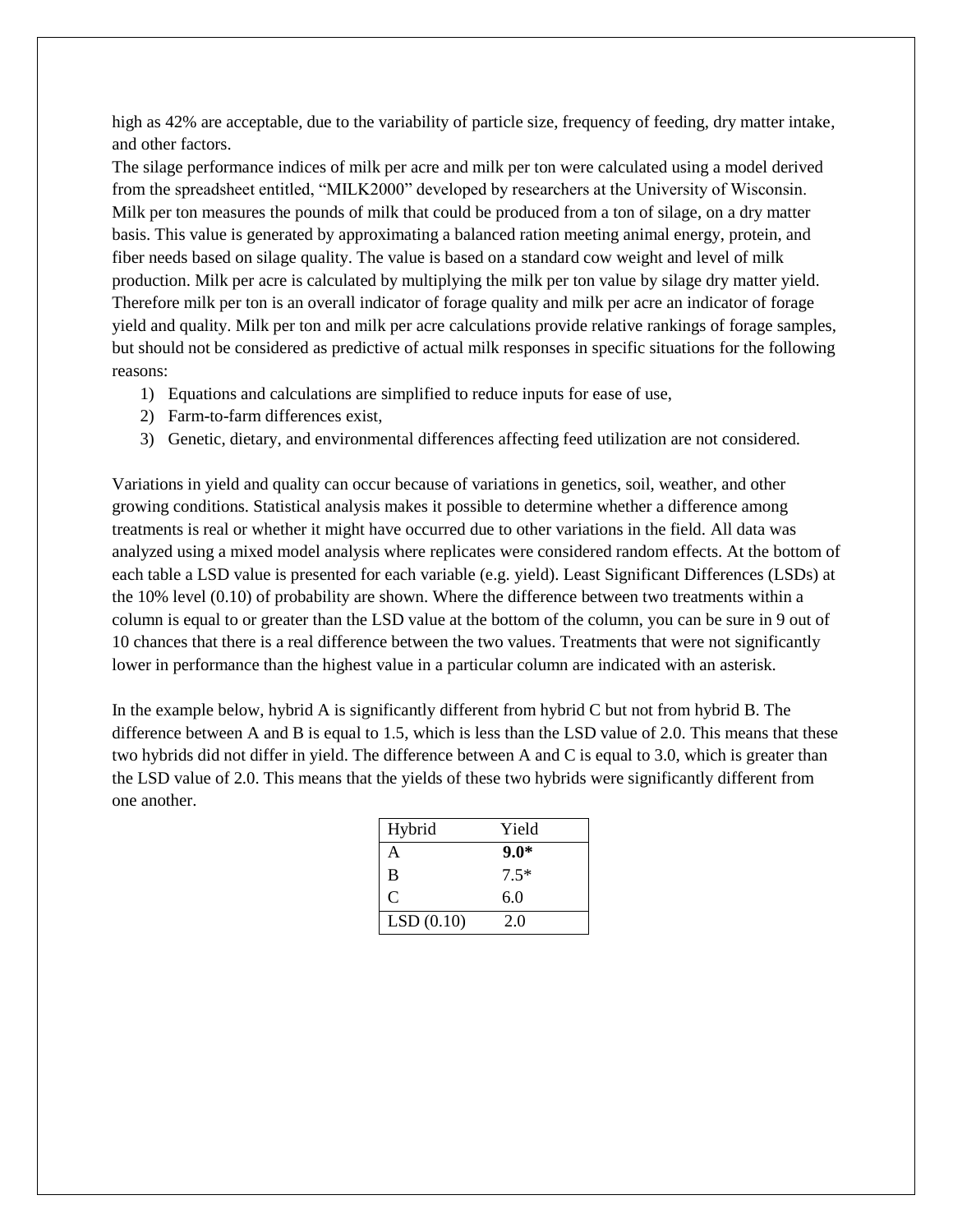## **RESULTS**

Using data from a Davis Instruments Vantage Pro2 weather station at Borderview Farm in Alburgh, VT, weather data was summarized for the 2012 growing season (Table 2). Though May was warmer and wetter than normal (based on 1981-2010 data), June, July, and August all had less precipitation than normal. There were an accumulated 2,717 Growing Degree Days (GDDs) at a base temperature of 50°F. This was 324 more than the historical 30-year average for May-October.

| таріс 2, ранніцтвіса меанісі айш тот 2012<br>$1110$ ul $111$ $11$ |      |        |        |        |           |         |  |  |  |
|-------------------------------------------------------------------|------|--------|--------|--------|-----------|---------|--|--|--|
| Alburgh, VT                                                       | May  | June   | July   | August | September | October |  |  |  |
| Average temperature $({}^{\circ}F)$                               | 60.5 | 67.0   | 71.4   | 71.1   | 60.8      | 52.4    |  |  |  |
| Departure from normal                                             | 4.10 | 1.20   | 0.80   | 2.30   | 0.20      | 4.20    |  |  |  |
|                                                                   |      |        |        |        |           |         |  |  |  |
| Precipitation (inches)                                            | 3.9  | 3.2    | 3.8    | 2.9    | 5.4       | 4.1     |  |  |  |
| Departure from normal                                             | 0.5  | $-0.5$ | $-0.4$ | $-1.0$ | 1.7       | 0.5     |  |  |  |
|                                                                   |      |        |        |        |           |         |  |  |  |
| Growing Degree Days (base $50^{\circ}$ F)                         | 370  | 504    | 657    | 650    | 364       | 172     |  |  |  |
| Departure from normal                                             | 102  | 30     | 17     | 69     | 46        | 60      |  |  |  |

### **Table 2. Summarized weather data for 2012 – Alburgh, VT.**

Based on weather data from an on-site Davis Instruments Vantage Pro2 weather station with a Weatherlink data logger. Historical averages are for 30 years of NOAA data from Burlington, VT (1981-2010).

\* Precipitation data from June-September is based on Northeast Regional Climate Center data from an observation station in Burlington, VT.

Yield did not vary significantly by population (Table 3, Figure 1). The average yield for the trial was 23.4 tons per acre at an adjusted 35% dry matter. Though not statistically significant, the highest yield was in the lowest population (32,000 plants per acre, 24.0 tons per acre). There was no significant difference in dry matter content at harvest on 5-Oct; the trial average was 39.3% dry matter.

#### **Table 3. Yield and dry matter content in BMR corn by population, Alburgh, VT, 2012.**

| Population       | Yield at 35% DM | DM at harvest |
|------------------|-----------------|---------------|
| plants $ac^{-1}$ | tons $ac^{-1}$  | $\%$          |
| 32,000           | 24.0            | 41.4          |
| 36,000           | 22.8            | 37.7          |
| 40,000           | 23.3            | 39.0          |
| LSD(0.10)        | <b>NS</b>       | <b>NS</b>     |
| Trial mean       | 23.4            | 39.3          |

Treatments indicated in **bold** had the top observed performance.

NS – No significant difference was determined between treatments.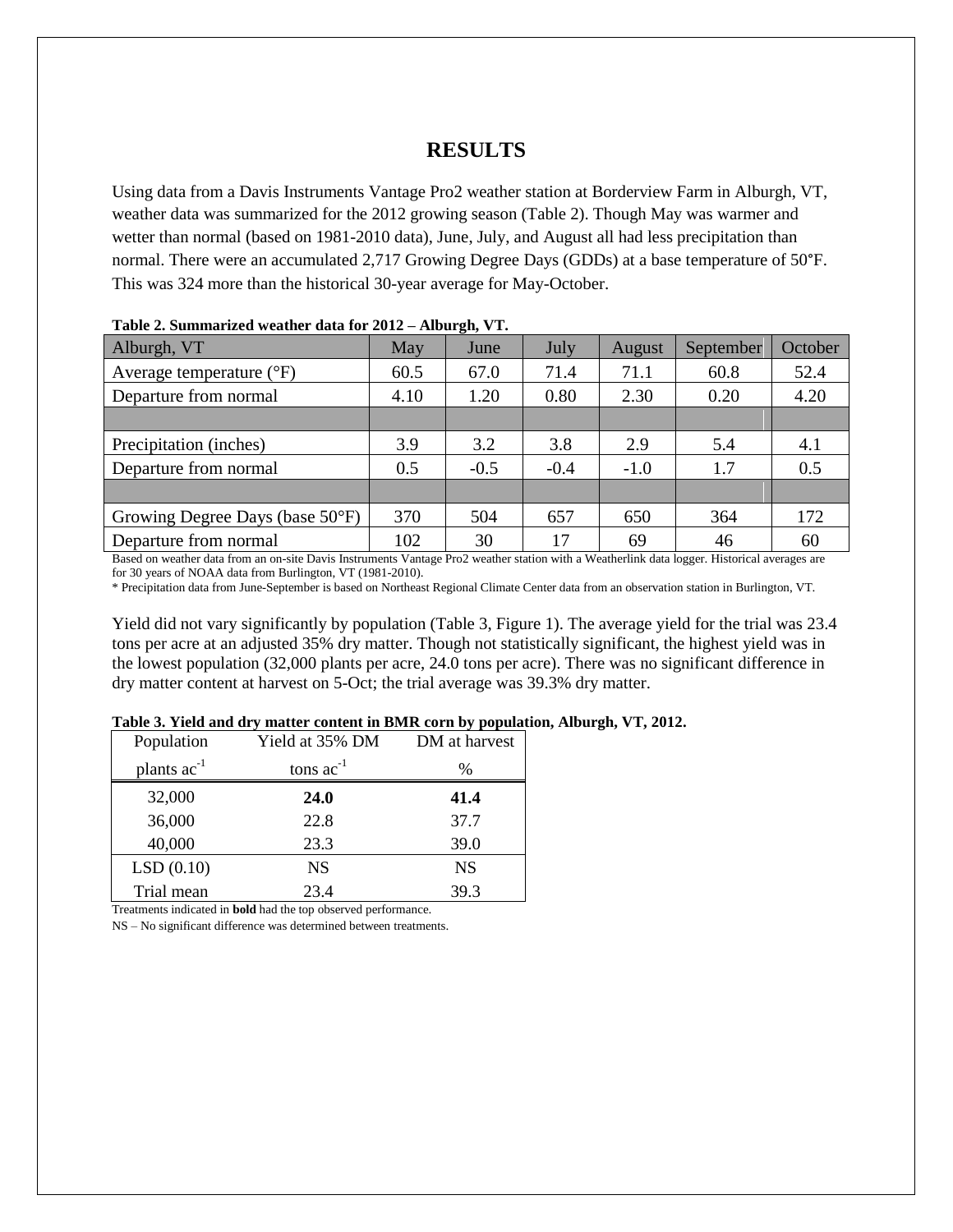

**Figure 1. Effect of population on BMR corn yield. There was no significant yield difference between population treatments.**

Forage quality did not differ significantly between populations in this trial of BMR corn (Table 4). However, there was a trend toward top performance in the lowest population (32,000 plants per acre). Crude protein (CP) was highest in the 36,000 plants per acre treatment. All other forage quality characteristics were most favorable in the 32,000 plants per acre treatment, though this treatment did not perform statistically better than other populations.

| Population       | Forage quality characteristics |           |           |            |               |            |            |            |                 | Milk              |           |
|------------------|--------------------------------|-----------|-----------|------------|---------------|------------|------------|------------|-----------------|-------------------|-----------|
|                  | <b>CP</b>                      | ADF       | NDF       | dNDF       | <b>Starch</b> | <b>NFC</b> | <b>NSC</b> | <b>TDN</b> | NE <sub>L</sub> | $\text{ton}^{-1}$ | $ac^{-1}$ |
|                  | $%$ of                         | $%$ of    | $%$ of    | $%$ of     | $%$ of        | $%$ of     | $%$ of     | $%$ of     | Mcal            |                   |           |
| plants $ac^{-1}$ | DM                             | DM        | DM        | <b>NDF</b> | DM            | DM         | DM         | DM         | $lb^{-1}$       | 1bs               | lbs.      |
| 32,000           | 7.9                            | 24.1      | 42.9      | 66.4       | 33.5          | 43.3       | 34.6       | 73.0       | 0.76            | 2988              | 25149     |
| 36,000           | 8.1                            | 24.7      | 43.6      | 64.8       | 32.5          | 42.2       | 33.6       | 72.4       | 0.76            | 2930              | 23334     |
| 40,000           | 7.6                            | 25.7      | 44.9      | 62.4       | 32.0          | 40.9       | 33.3       | 71.7       | 0.75            | 2775              | 22624     |
| LSD(0.10)        | <b>NS</b>                      | <b>NS</b> | <b>NS</b> | <b>NS</b>  | <b>NS</b>     | <b>NS</b>  | <b>NS</b>  | <b>NS</b>  | NS              | NS                | <b>NS</b> |
| Trial mean       | 7.9                            | 24.8      | 43.8      | 64.5       | 32.7          | 42.1       | 33.8       | 72.4       | 0.76            | 2898              | 23702     |

**Table 4. Effects of population on BMR corn quality, Alburgh, VT, 2012.**

Treatments indicated in **bold** had the top observed performance.

NS – No significant difference was determined between treatments.

Though not statistically significant, total digestible nutrients (TDN) and milk per ton both tended to decrease as populations increased in BMR corn (Figure 2).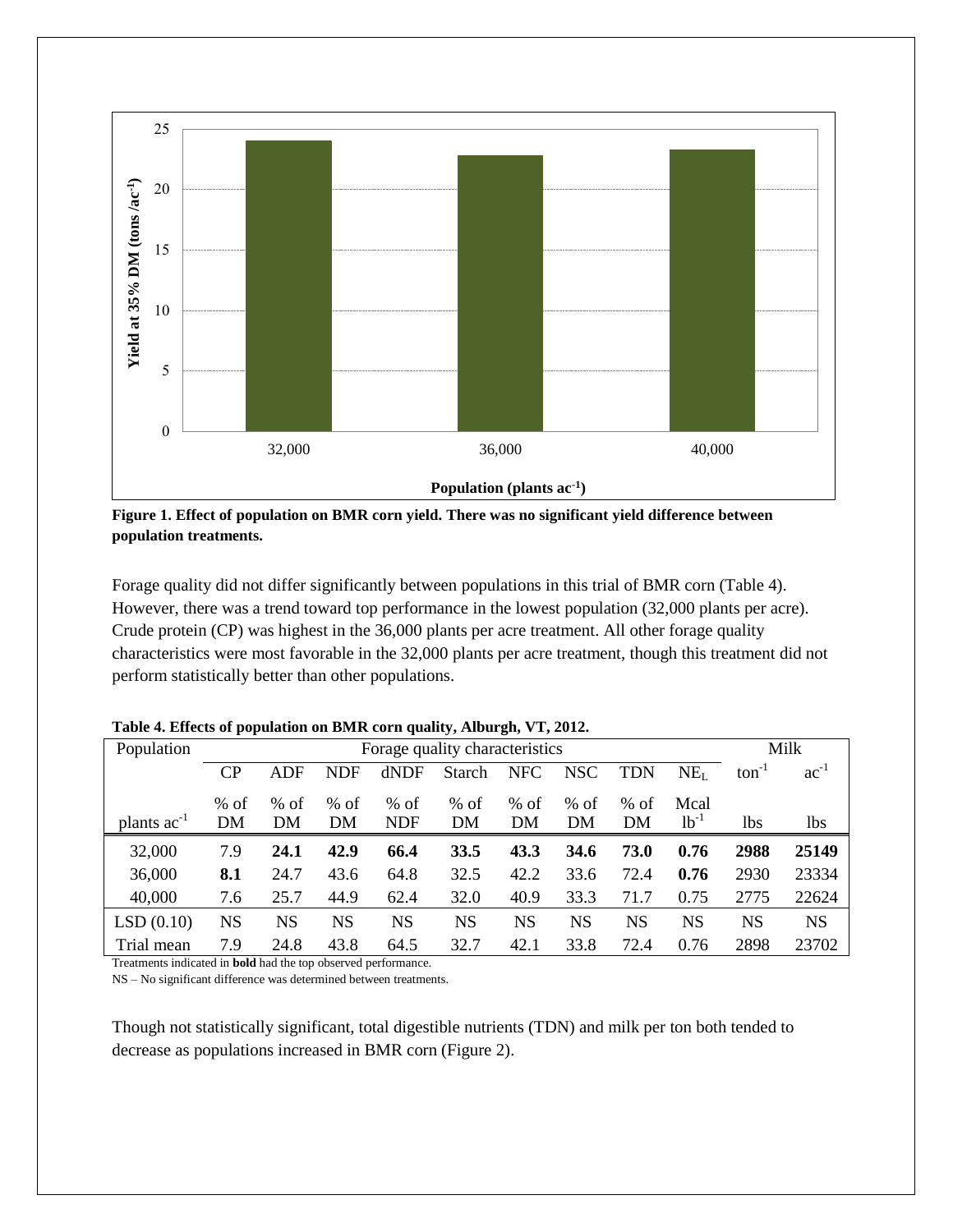

**Figure 2. Effects of population on total digestible nutrients (TDN) and milk per ton of BMR corn, Alburgh, VT, 2012. There was no significant difference between populations for TDN or milk per ton.**

## **DISCUSSION**

Yield and quality indicators did not vary significantly between population treatments in this trial. However, there was a trend towards higher yields and quality in BMR corn thinned to lower populations (32,000 plants per acre). The '32,000 plants per acre' treatment yielded 24.0 tons per acre, 0.6 tons per acre higher than the trial average. Though not statistically significant, ADF and NDF were lowest in the lowest population (32,000 plants per acre), indicating that feed intake might be higher in BMR corn grown at lower populations, as shown in other regions. In addition, milk per ton and milk per acre were both highest in stands with the lowest population, though this treatment did not perform statistically differently than others. The digestibility of forages is positively correlated with potential milk production. Yield and quality was highest overall in corn thinned to 32,000 plants per acre, though these results were not statistically significant. Although lodging of plants was very minimal (data not shown) there was a trend toward higher percentages of lodged plants in the 40,000 plants per acre population. Further research needs to be conducted across multiple years and sites to determine the best plant population for BMR corn production in this region.

## **ACKNOWLEDGEMENTS**

UVM Extension would like to thank Roger Rainville at Borderview Farm for his generous help with this research trial, as well as Dan Mongeau of Pioneer Seed for his donation of BMR corn hybrid seed. We would also like to thank Katie Blair, Conner Burke, Chantel Cline, Amanda Gervais, Savanna Kittell